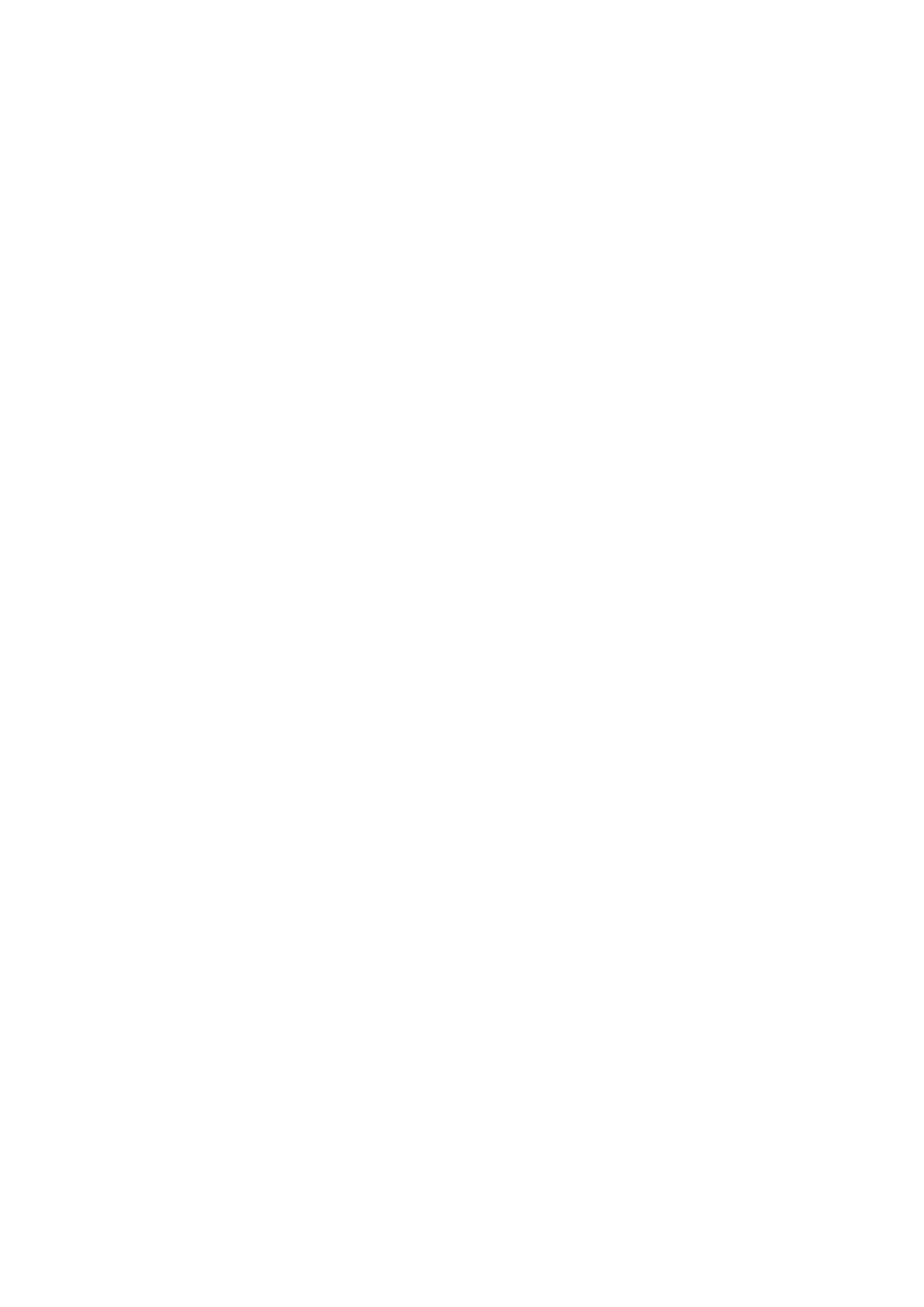At Mulbarton Primary School, we believe that children have the right to independence, choice and inclusion. We seek to provide opportunities for personal growth, emotional health and well-being. However, rights also involve responsibilities, such as not harming other people's rights. Children unable to control their actions or unable to appreciate danger have a right to be protected; and staff have a duty of care to exercise.

The aim of this policy is to ensure that actions such as positive handling and reasonable force are used in a correct and safe manner which is in accordance with the relevant legislation and current guidance.

DfE: 'Reducing the need for restraint and restrictive intervention' June 2019

DfE: 'Behaviour and discipline in schools' January 2016

All staff need to be clearly aware of the procedures in this policy.

Signed by:

Bev Theobald Head Teacher **Easing Contract Pate: May 2022** Kevin Holland Chair of Governors Date: May 2022

This policy is reviewed on an annual basis.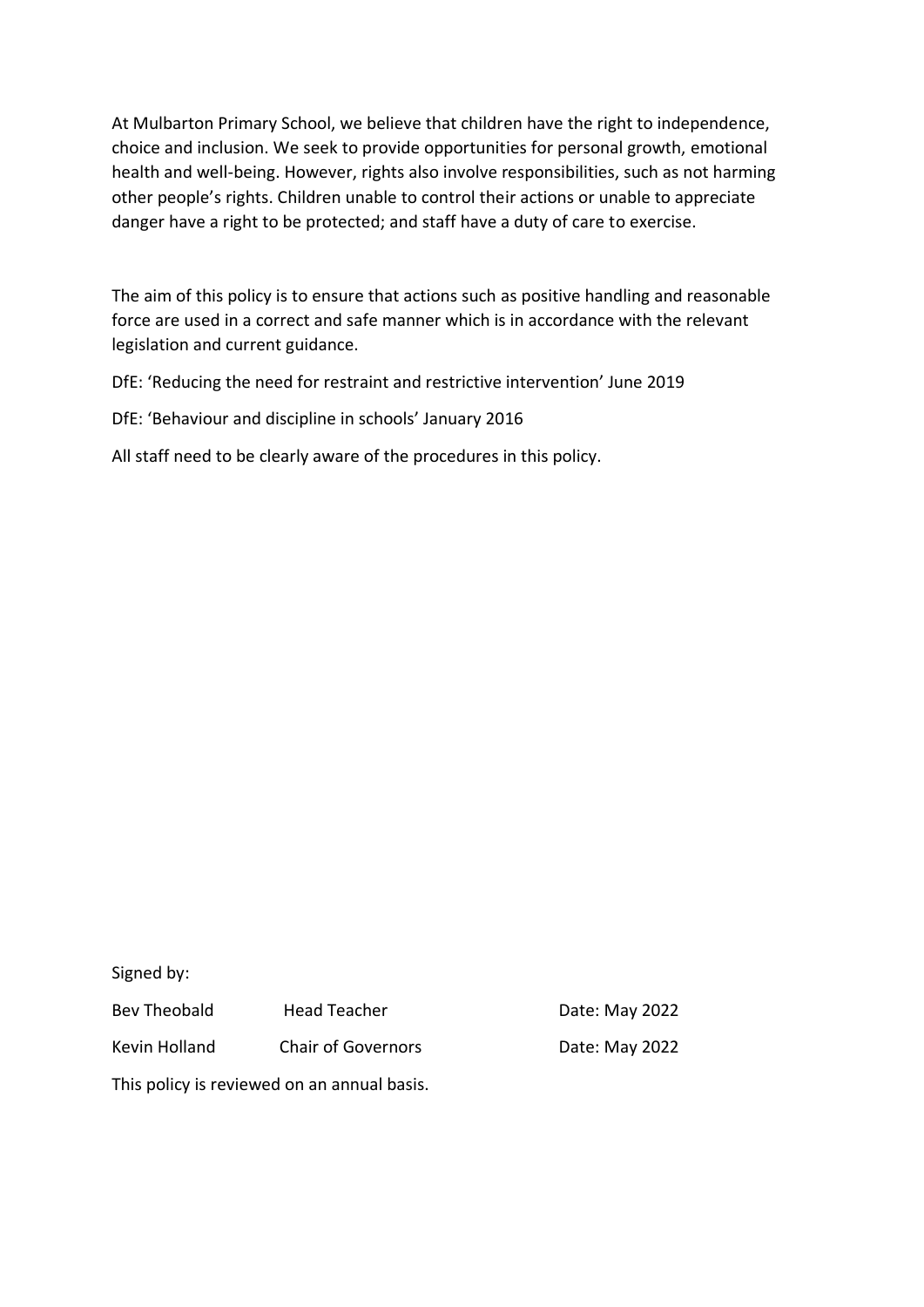## **Training:**

All staff at Mulbarton Primary School are trained using the Norfolk STEP ON programme. Training is refreshed every two years.

SLT (Senior Leadership Team) and other key members of staff are trained in the Norfolk STEP UP programme. It should not be assumed that only STEP UP trained members of staff should solely be responsible for dealing with all incidents where a physical intervention or a restrictive physical intervention is required.

Staff may use force as is reasonable in all circumstances in order to prevent a pupil from doing or continuing to do the following:

- Harm to self
- Harm to peers
- Harm to staff
- Harm to property
- Educational harm serious disruption to the education of themselves and peers

The degree of force must be proportionate to the circumstances, incident and seriousness of the event (or the consequences it is intended to prevent).

It should always be the minimum amount of force needed to achieve the desired result and might also depend on the age and understanding of the pupil.

Use of force is only reasonable if particular circumstances warrant it, otherwise it is unlawful; it therefore follows that it should not be used for situations that can be resolved without it or for trivial misdemeanours.

Restraint must not be used to make a child comply with instructions unless it complies with the key points above.

## **For children with additional needs and/or SEND:**

If we are aware that a pupil is likely to behave in a way that might require a physical or restrictive intervention, a behaviour risk assessment and management plan will be put in place to ensure a consistent approach is maintained and all risks are identified.

Consideration should be given to:

- Manage the pupil using responsive strategies to de-escalate the event
- Involve parents so that they are fully aware of how the school may have to respond
- Brief staff- ensure that everyone knows what action should be taken
- Ensure that additional support can be summoned if appropriate
- The need to take specific advice about the safest way to manage pupils, specifically those with SEND or those with additional needs eg: School2School, Inclusion team.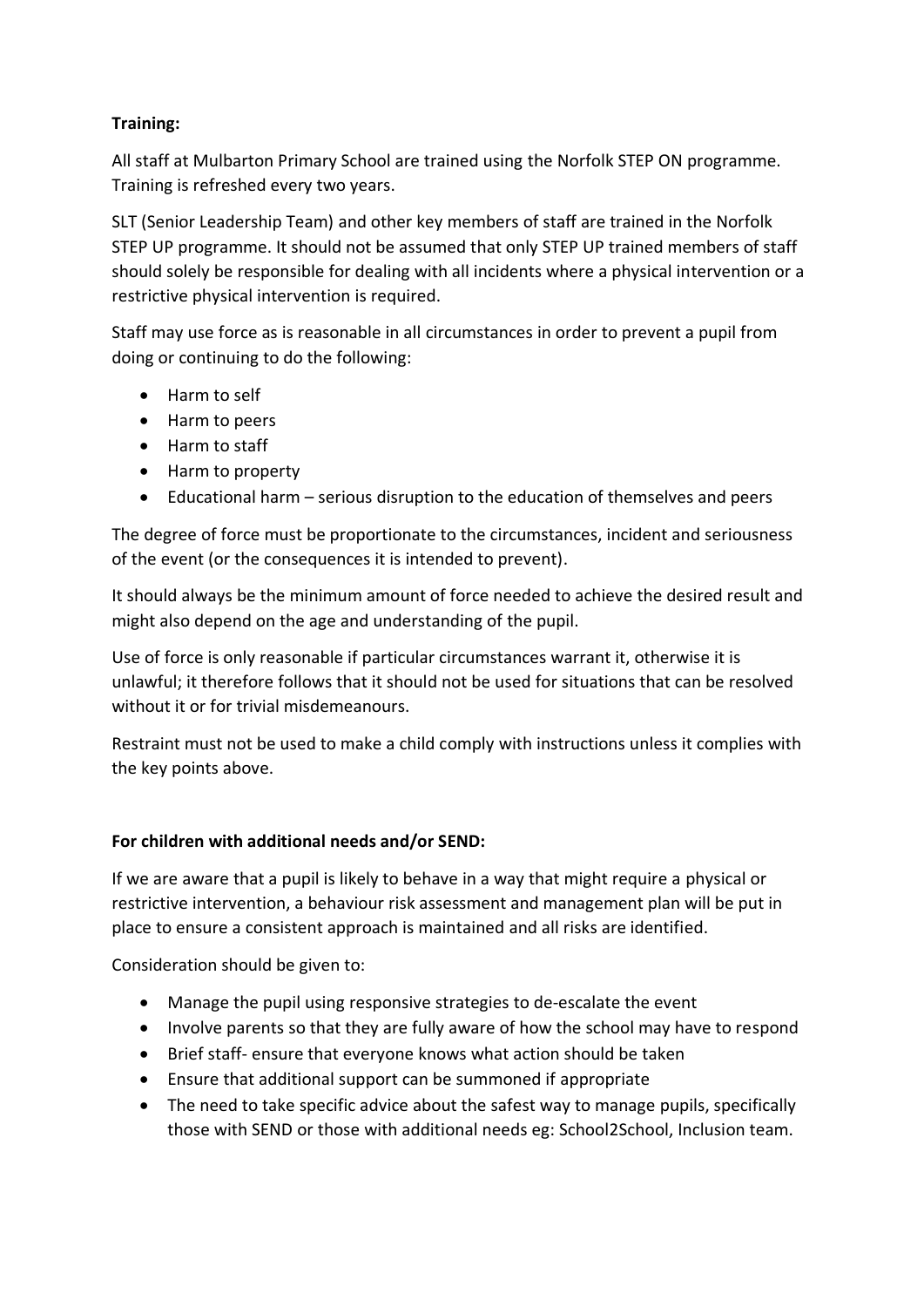### **Steps to take before positive handling:**

For all pupils whose behaviours are escalating, de-escalation strategies from STEP ON training will be employed and the following action should be taken before any physical intervention is used:

- All staff to use approved script:
	- Child's name
	- I can see that something has happened
	- I'm here to help
	- Talk and I will listen
	- Come with me and...
- Conversation, distraction, coaxing skills, gentle persuasion or redirection to other activities eg: touching the child's arm and leading them away from danger
- Put distance between the child and others move other children to a safer place
- Calmly remove anything that could be used as a weapon
- To prevent a child from continuing to pose harm in a dangerous situation, advise others to leave but remain with the child
- Use the Calm Room if necessary
- Keep talking calmly to the child, explaining what is happening and why, how it can stop and what will happen next

Adults in charge should take a calm, measured approach to a situation and never give the impression that they have lost their temper or are acting out of anger, frustration or to punish a pupil. All staff should apply their STEP ON knowledge.

## **Physical intervention:**

If the behaviours continue to escalate, a physical intervention may take place. Physical intervention can take different forms eg:

- Physically interposing between pupil's or blocking a pupil's path
- Touching, holding, using 'mittens' taking the STEPS approach
- Walking with child offering an arm / compliant hand holding
- Offering a supportive hug

## **Restrictive physical intervention:**

Sometimes, when a child is in 'crisis', the risk of harm is so great that an adult needs to use reasonable force by way of a restrictive physical intervention in order to prevent harm or further harm. In these circumstances, all staff at Mulbarton Primary School have a duty of care to keep a child safe from harm or potential harm. However, staff who are STEP UP trained should take over as soon as is possible. Staff will use STEP UP approved holds for the minimum amount of time needed. Where possible, two members of staff will be present. Staff should always avoid touching or holding a pupil in a way that might be considered indecent or creates a sense of violation. In exceptional circumstances, when there is